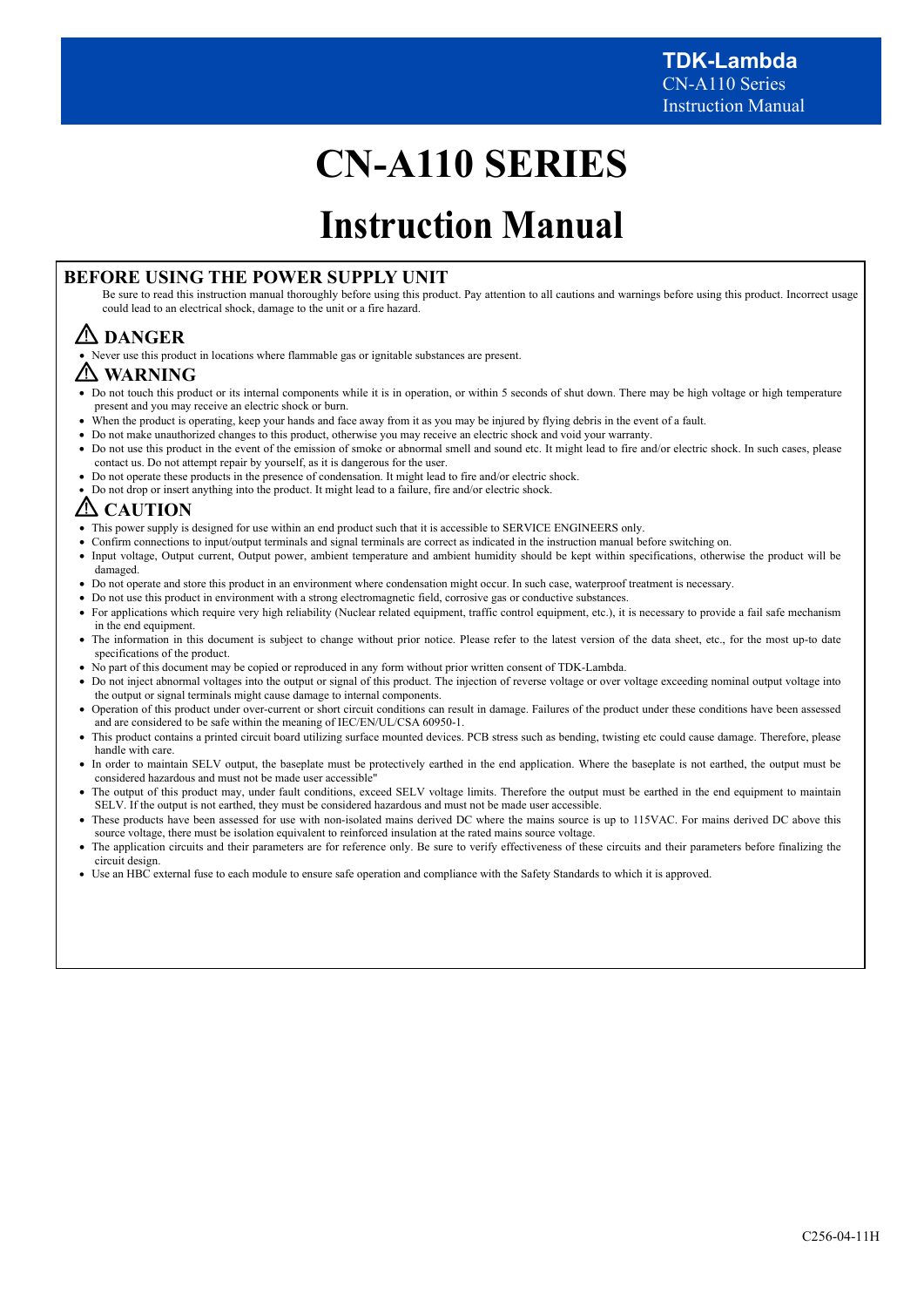# **Table of Contents**

■**Block Diagram** 

■**Sequence Time Chart** 

# ■**Terminal Explanation**

# ■**Explanations on Specifications**

- **1. Input Voltage Range**
- **2. Output Voltage Adjustment Range (TRM terminal)**
- **3. Maximum Output Ripple and Noise**
- **4. Maximum Line Regulation**
- **5. Maximum Load Regulation**
- **6. Baseplate Temperature vs. Output Voltage Drift**
- **7. Over Current Protection (OCP)**
- **8. Over Voltage Protection (OVP)**
- **9. Over Temperature Protection (OTP)**
- **10. Remote Sensing (+S, -S terminal)**
- **11. ON/OFF Control (CNT terminal)**
- **12. Parallel Operation (PC terminal)**
- **13. Series Operation**
- **14. Operating Ambient Temperature**
- **15. Operating Ambient Humidity**
- **16. Storage Ambient Temperature**
- **17. Storage Ambient Humidity**
- **18. Cooling Method**
- **19. Withstand Voltage**
- **20. Insulation Resistance**
- **21. Vibration**
- **22. Shock**
- **23. CE MARKING/UKCA MARKING**

# ■**Installation**

- **1. Mounting Method**
- **2. Heatsink Installation Method**
- **3. Regarding Vibration**
- **4. Recommended Soldering Condition**
- **5. Recommended Cleaning Condition**

# ■ Before concluding power module damage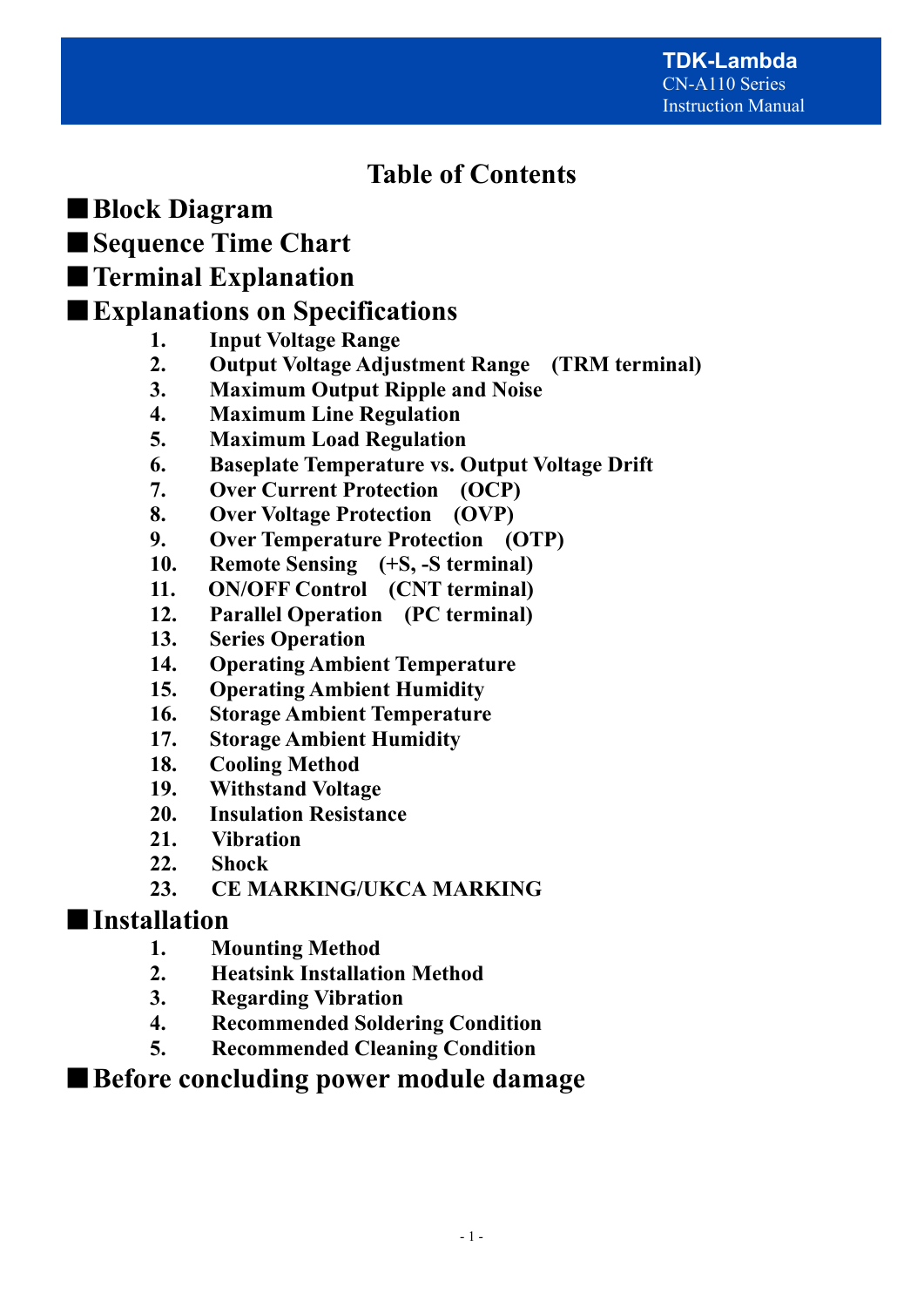# ■**Block Diagram**



# ■**Sequence Time Chart**

5V Model: Latch type OVP & OCP 12,15,24V Models: Latch type OVP



\*1 Level :  $4V \le H \le 35V$  or Open,  $0V \le L \le 8V$  or Short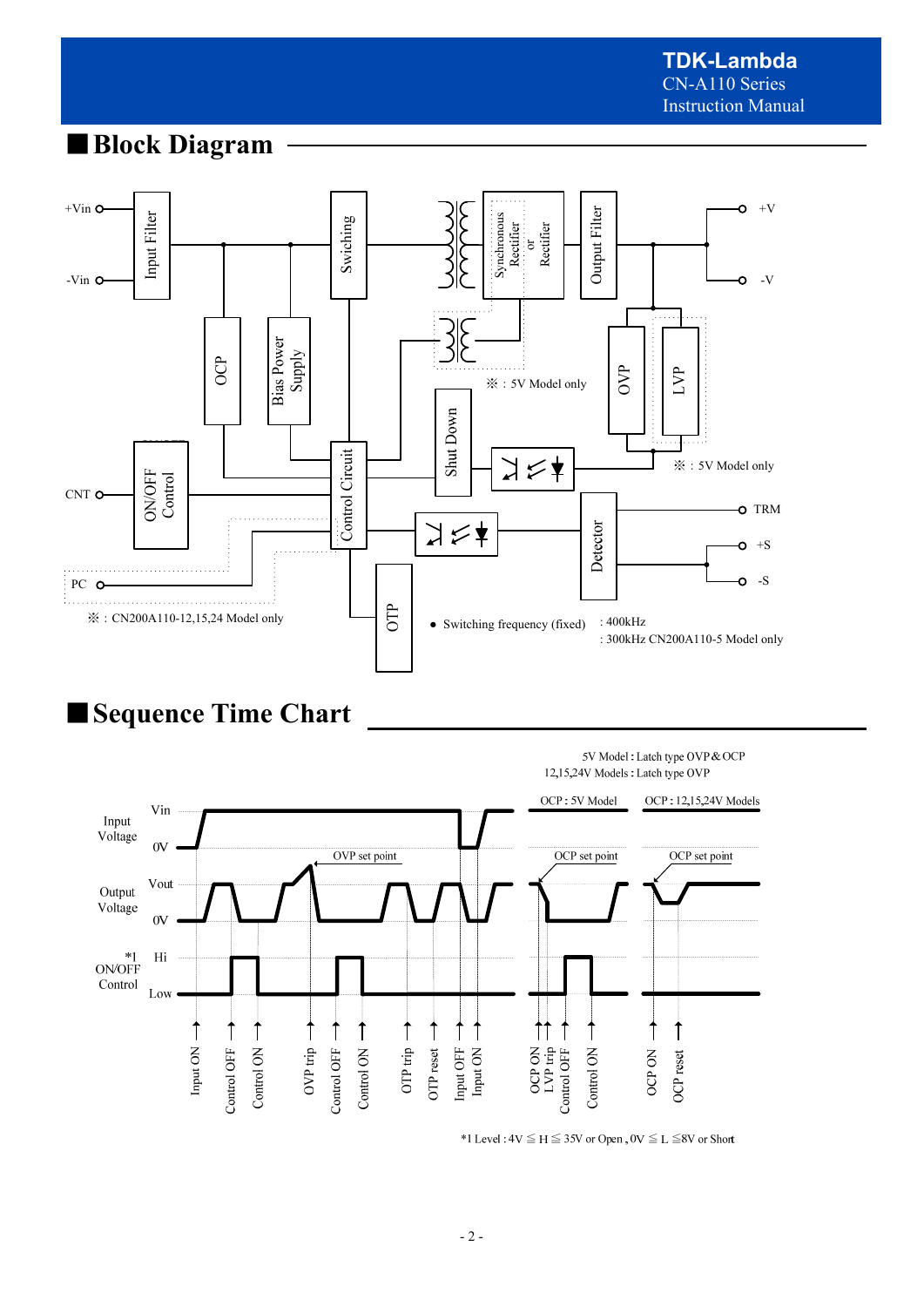# ■**Terminal Explanation**



PC/NC :Output Current Balance Terminal -S : -Remote Sensing Terminal

- 
- 
- CNT : ON/OFF Control Terminal
- +Vin : +Input Terminal
- 
- (PC Terminal : 12,15,24V Models) TRM : Output Voltage Trimming Terminal
- No Connection Terminal  $+S$  : +Remote Sensing Terminal
- (NC Terminal : 5V Model)  $+V$  : +Output Terminal

Baseplate can be connected to FG (frame ground) M3 threaded holes. Connect +Vin, -Vin, +V, -V with consideration of contacting resistance.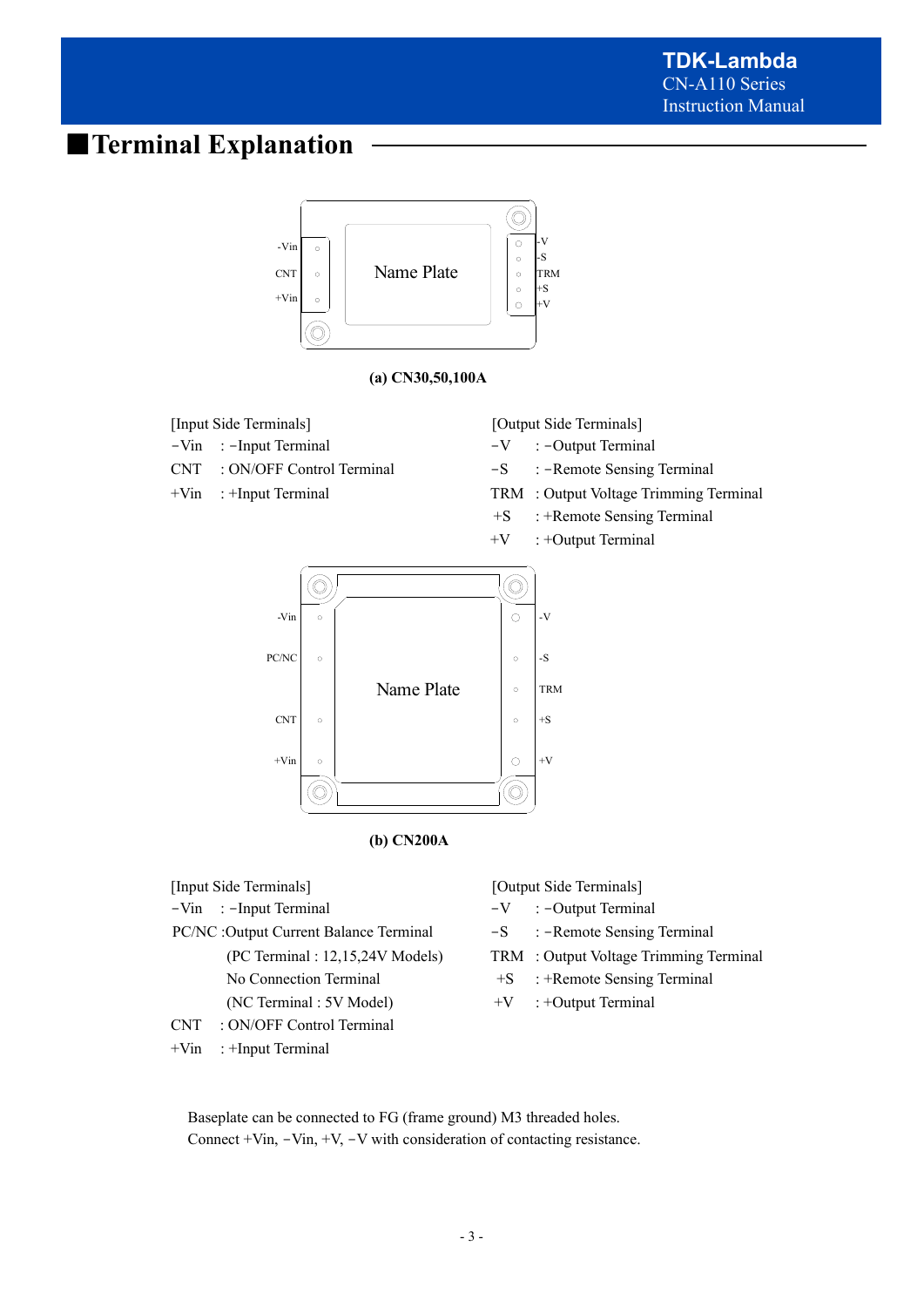# ■**Explanations on Specifications**

# **1. Input Voltage Range**

Input voltage range for CN-A110 Series is indicated below.

#### **Input Voltage Range : 60 - 160VDC**

Basically, ripple voltage (Vrpl) which results from rectification and filtering of commercial AC line is included within the input voltage as shown in Fig. 1-1. Ripple voltage must be limited within the voltage described below.

#### **Allowable Input Ripple Voltage : 10Vp-p**

 When this value is exceeded, the output ripple voltage becomes large.

 Note that sudden input voltage change may cause variation of output voltage transitionally.

 Also, input voltage waveform peak value must not exceed above input voltage range.



**Fig.1-1 Input Ripple Voltage** 

#### **Basic Connection**



**Fig.1-2 Basic Connection** 

#### **Input Fuse**

 This power module has no built-in fuse. Use external fuse to acquire various Safety Standards and to improve safety.

 Also, use fast-blow type or nomal-blow type for every module. Furthermore, fuse must be connected to the +Vin side if –Vin side is used as ground, or fuse must be connected to –Vin side if +Vin side is used as a ground.

### **Input Fuse Recommended Current Rating: CN100A110 : DC400V and above , 5A CN30,50A110 : DC400V and above , 4A CN200A110 : DC400V and above , 10A**

#### **C1 :**

 To prevent the effect of input line inductance to the power module, connect electrolytic capacitor between +Vin and –Vin terminals.

 Furthermore, use electrolytic capacitor with small ESR value. Especially take note that during line turn off at low ambient temperature, power module output will not normally shut down.

#### **CN30,50,100A**

**Recommended Capacitor Value : 47**μ**F and above (Voltage Rating 200V and above)** 

#### **CN200A**

### **Recommended Capacitor Value : 100**μ**F and above (Voltage Rating 200V and above)**

#### Notes

1. Use low impedance electrolytic capacitor with excellent temperature characteristics.

#### CN30,50,100A

(Nippon Chemi-con KMQ, KXJ Series or equivalent) CN200A

(Nippon Chemi-con KXJ Series or equivalent)

2. When using at **–**20 ℃ ambient temperature, connect capacitors as below to reduce equivalent series resistance.

#### CN30,50,100A

Use two capacitors (100  $\mu$  F,100V) in series.

#### CN200A

Use two series capacitors (120  $\mu$  F,100V) in two parallel.

(Nippon Chemi-con LXV Series or Nichicon PM Series or equivalent)

3. When input line inductance becomes excessively high due to insertion of choke coil, operation of the power module could become unstable. For this case, increase C1 value more than the value indicated above.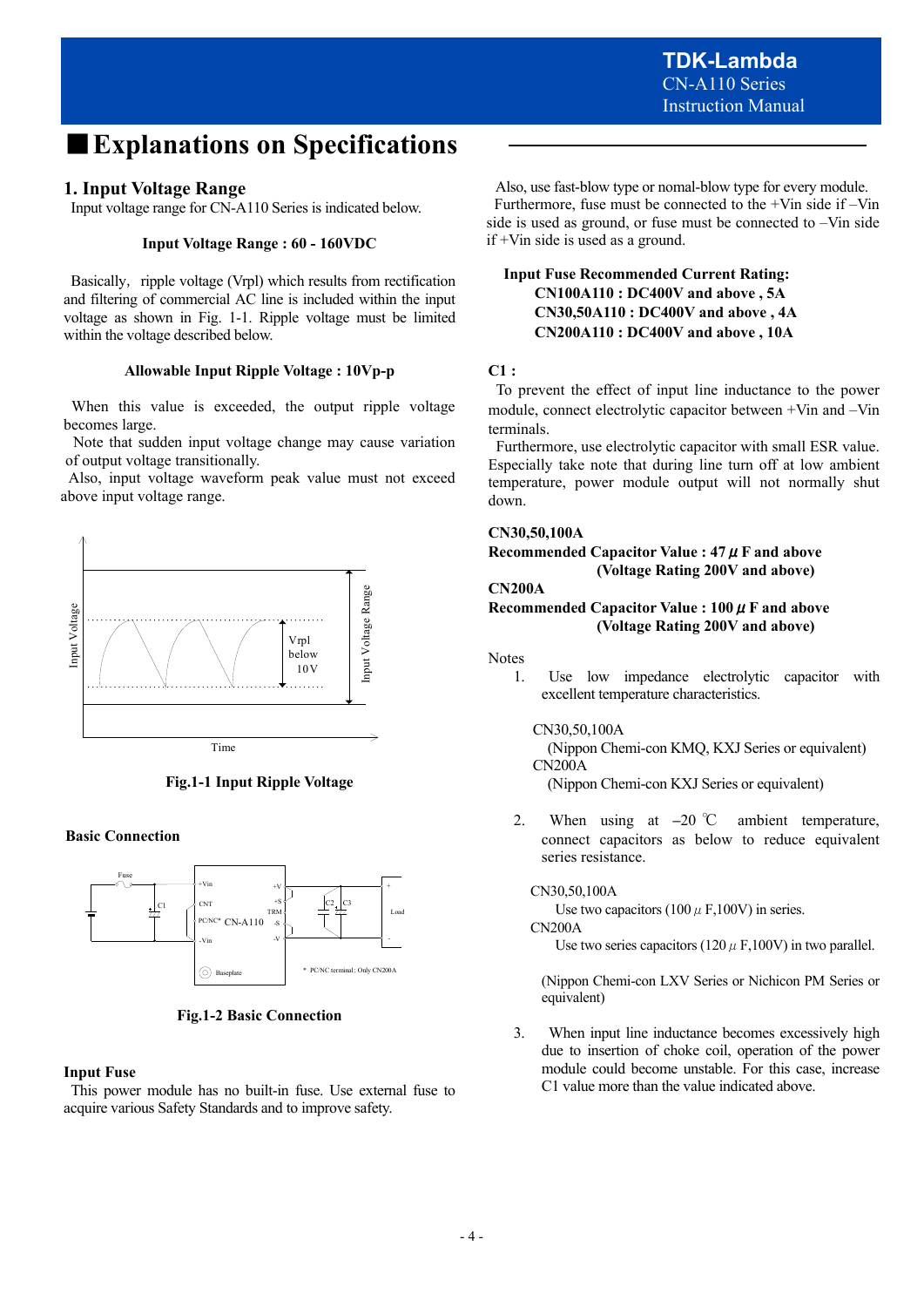4. Take note of the maximum allowable ripple current of the electrolytic capacitor used. Especially, for sudden load current changes, verify actual ripple current and make sure that maximum allowable ripple current is not exceeded.

#### $C2: 2.2 \mu F$

To reduce spike noise voltage at the output, connect 2.2μF ceramic capacitor between +V and –V at 50mm distance from the output terminals.

 Also, take note that output spike noise voltage could vary according to PCB wiring design.

#### **C3**:

For stable operation, connect a electrolytic capacitor between +V and –V at 50mm distance from the output terminals.

 Take note that output ripple could be affected by electrolytic capacitor, equivalent impedance and inductance characteristics of wiring.

 For cases of abrupt changes in load current or input voltage, increasing capacitance value of the external capacitors could reduce the voltage fluctuation.

|     | CN30,50,100A | <b>CN200A</b> |
|-----|--------------|---------------|
| 5V  | 10V, 1000µF  | 10V, 2200µF   |
| 12V | 25V, 470µF   | 25V, 1000µF   |
| 15V | 25V, 470µF   | 25V, 1000µF   |
| 24V | 50V, 220µF   | 50V, 470µF    |

**Table1-1 C3 Recommended Values of External** 

**Output Capacitor** 

Maximum capacitance (electrolytic capacitor) that can be connected between +V and –V, is shown below.

#### **Maximum capacitance of output capacitor ALL MODELS : 10,000**μ**F**

#### Notes

1. Use low impedance electrolytic capacitor with excellent temperature characteristics.

(Nippon Chemi-con LXZ, LXY Series or equivalent)

- 2. Use more than two recommended capacitor above in parallel when ambient temperature becomes lower than  $-20^{\circ}$ C to reduce ESR.
- 3. Take note of the allowable ripple current of the capacitor to be used. Especially, when load adding capacitors for abrupt current changes, be sure to verify that ripple current does not exceed allowable ripple current before use.

#### **Reverse Input Connection**

 Reverse input polarity would cause module damage. For cases where reverse connections are possible, connect a protective diode and fuse. Use protective diode with higher voltage rating than the input voltage, and with higher surge current rating than the fuse.



**Fig.1-3 Protection for Reversed Connection of Input** 

# **2. Output Voltage Adjustment Range**

#### **(TRM terminal)**

 Output voltage could be adjusted within the range described below by external resister and variable resistor or applying external voltage.

 However, take note that OVP or LVP(5V Model only) might trigger when output voltage adjustment exceeds the ranges indicated below.

#### **Output Voltage Adjustment Range**

#### **5V :**

 **–10% - +20% of Nominal Output Voltage** 

#### **12V,15V,24V:**

### –**10% - +10% of Nominal Output Voltage**

 When increasing the output voltage, reduce the output current accordingly so as not to exceed the maximum output power.

 Take note that the output current when output voltage is decreased is maximum output current of specification.

 Remote sensing is possible even when output voltage is varied. For details on remote sensing function, please refer to "10.Remote Sensing".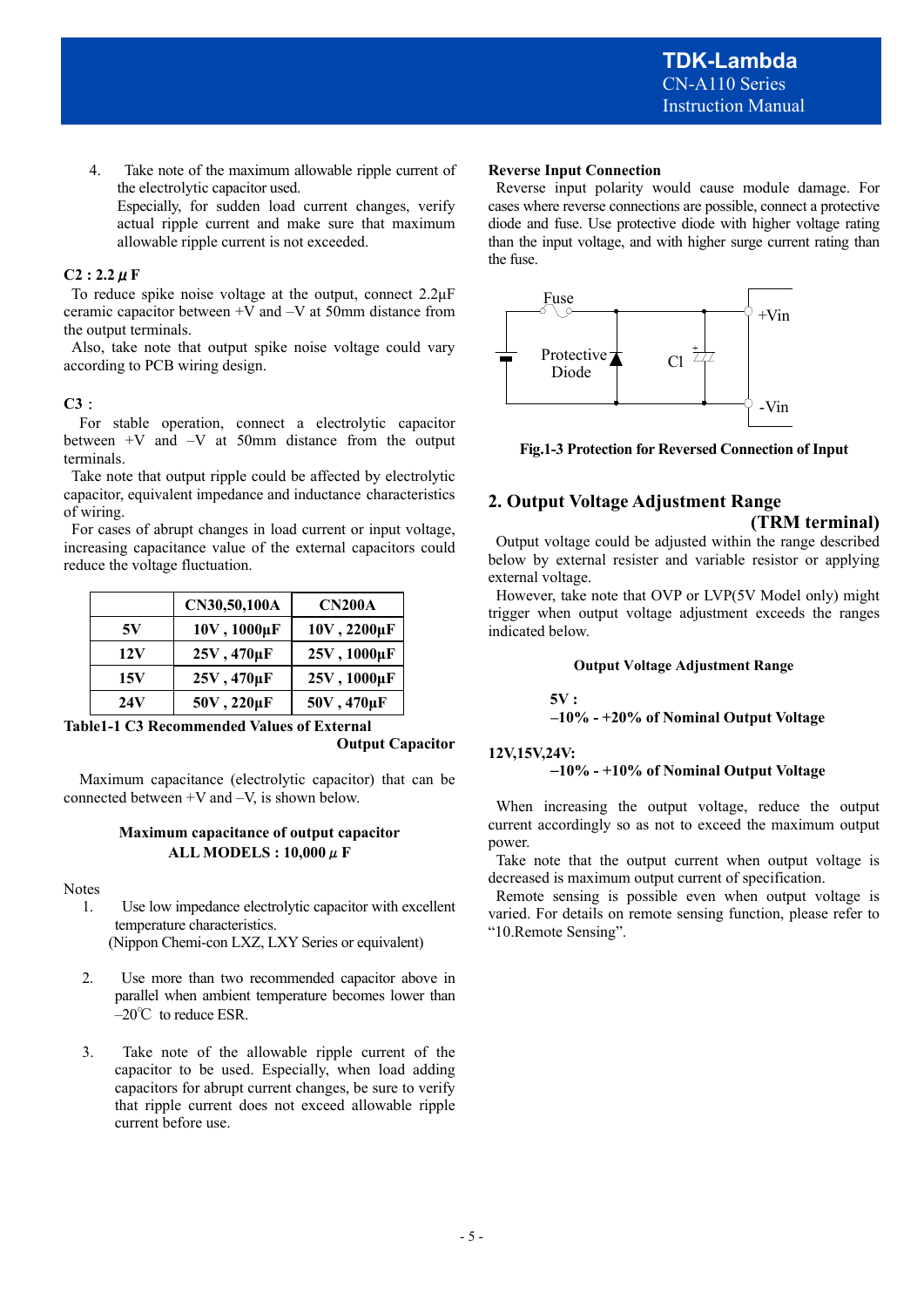#### **Output Voltage Adjustment by External Resistor or by Variable Resistor**

# **(1) In case of adjusting output voltage lower**

- $(1-1)$  Allowable maximum output current = maximum output current of specification.
- (1-2) Connect an external resistor Radj(down) between the TRM terminal and –S terminal.



#### **Fig.2-1 Connection for Output Voltage Trim Down**

(1-3) Equation of external resistor and output voltage

$$
Radj(down) = \left(\frac{100\binom{0}{0}}{\Delta\binom{0}{0}} - 2\right)[k\Omega]
$$

Radj(down) : External adjustment resistor

 $\Delta(\%)$  : Output voltage change rate against nominal output voltage

ex) When setting 5V Model to 4.5V output,

 $\Delta$ (%) should be set at 10%.

Below graph is relation  $\Delta(\%)$  and value of external resistor.



#### **(2) In case of adjusting output voltage higher**

- $(2-1)$  Allowable maximum output current = maximum output power ÷ output voltage. (reduce maximum output current specification .)
- (2-2) Connect an external resistor Radj(up) between TRM terminal and +S terminal.



#### **Fig.2-3 Connection for Output Voltage Trim Up**

(2-3) Equation of external resistor and output voltage

$$
(down) = \left(\frac{100\binom{9}{6}}{\Delta\binom{9}{6}} - 2\right)[k\Omega]
$$
  
\n
$$
Radj(up) = \left(\frac{Vo(100\binom{9}{6}) + \Delta\binom{9}{6}}{\Delta\binom{9}{6}} - \frac{100\binom{9}{6}}{\Delta\binom{9}{6}} - 2\right)[k\Omega]
$$

Vo: Nominal output voltage

Radj(up) : External adjustment resistor

- $\Delta$ (%) : Output voltage change rate against nominal output voltage
	- ex) When setting 5V Model to 5.5V output,

 $\Delta$ (%) should be set at 10%.

Below graph is relation  $\Delta(\%)$  and value of external resistor.

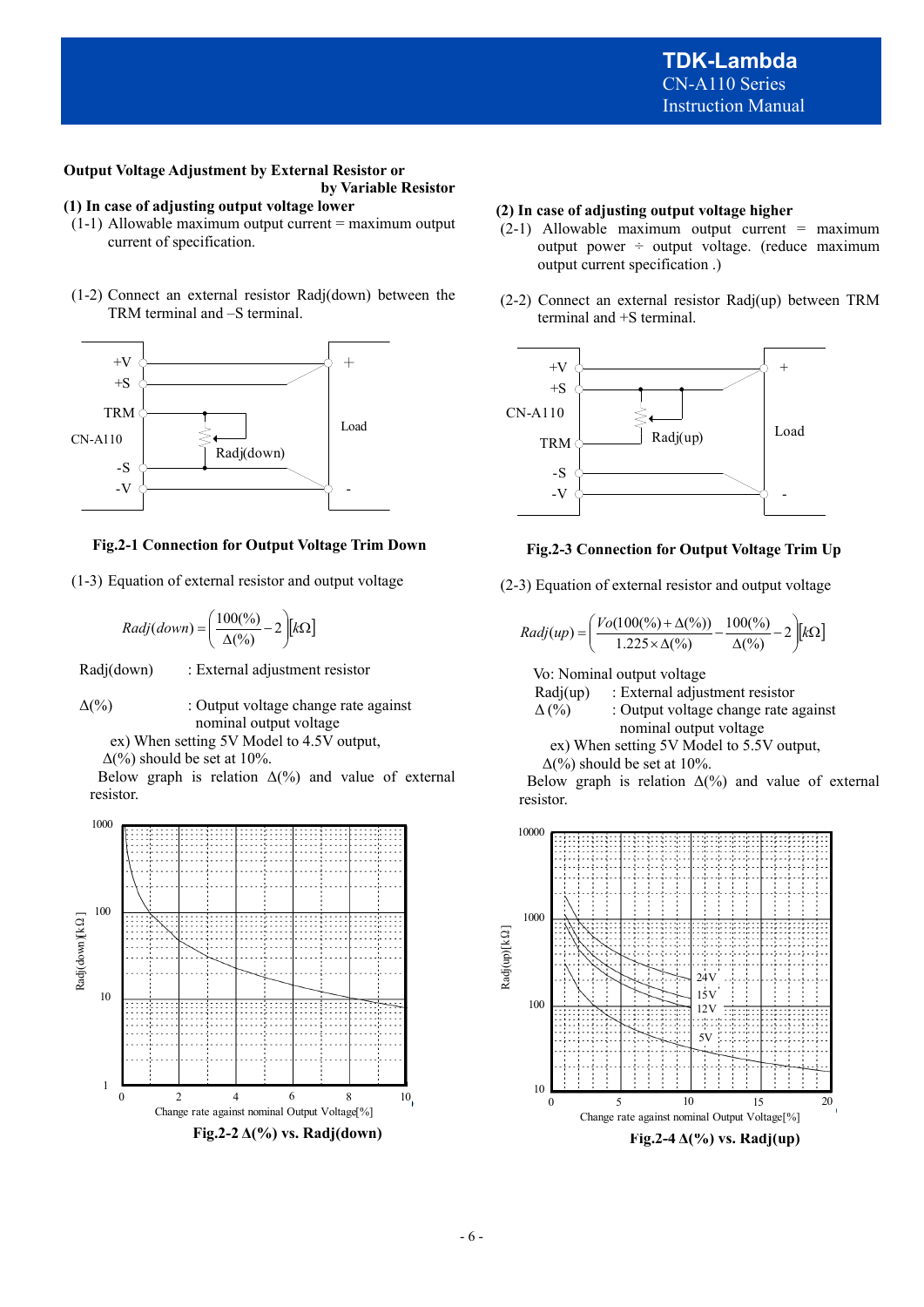#### **(3) To adjust output voltage for whole range**

Resister values, as well as, connecting methods for external resistor (R1) and external variable resistor(VR) are described below.

|           | 5V   | 12V | 15V           | 24V                          |
|-----------|------|-----|---------------|------------------------------|
| R1        | 5.6k |     | $5.6k$ $5.6k$ | 5.6k                         |
| <b>VR</b> | 2k   | 5k  | 5k            | 10k                          |
|           |      |     |               | unit: $\lceil \Omega \rceil$ |

External resistor  $\qquad \qquad : \pm 5\%$  Tolerance External variable resistor:  $\pm 20\%$  Tolerance with end resistance below 1%

### **Table 2-1 Values of External Resistor and Variable Resistor**



W۸

TRM

#### **Fig.2-5 Example of Connecting External Resistor**

 For applications other than the above, refer to the TRM circuit as shown in fig.2-6 and determine external circuit and components values.



**Fig.2-6 Internal TRM Circuit (For the Reference)**

# **3. Maximum Output Ripple and Noise**

 Measured value according to the specified methods based on JEITA-9141 (Clause 7.12 and clause 7.13) which is described in the following.

 Connect according to fig.3-1 and measure. Connect capacitors (C2 : ceramic capacitor , C3 : electrolytic capacitor) at 50mm distance from the output terminals. Measure at ceramic capacitor (C2) terminals as shown in fig. 3-1 using coaxial cable with JEITA attachment. Use oscilloscope with 100MHz frequency bandwidth or equivalent.



**Fig.3-1 Measurement of Maximum Output Ripple and Noise** 

 Take note that output ripple voltage and output spike noise may vary depending on PCB wiring design.

 Generally, increasing capacitance value of external capacitor can reduce output ripple voltage and output spike noise.

#### **4. Maximum Line Regulation**

 Maximum value of output voltage change when input voltage is gradually varied (steady state) within specified input voltage range.

#### **5. Maximum Load Regulation**

 Maximum value of output voltage change when output current is gradually varied (steady state) within specified output current range.

 When using at dynamic load mode, audible noise could be heard from the power module and output voltage fluctuation might increase. A thorough pre-evaluation must be performed before using this power module.

### **6. Baseplate Temperature vs. Output**

#### **Voltage Drift**

 Output voltage drift is defined as the rate of voltage change when only baseplate temperature is changed during operation.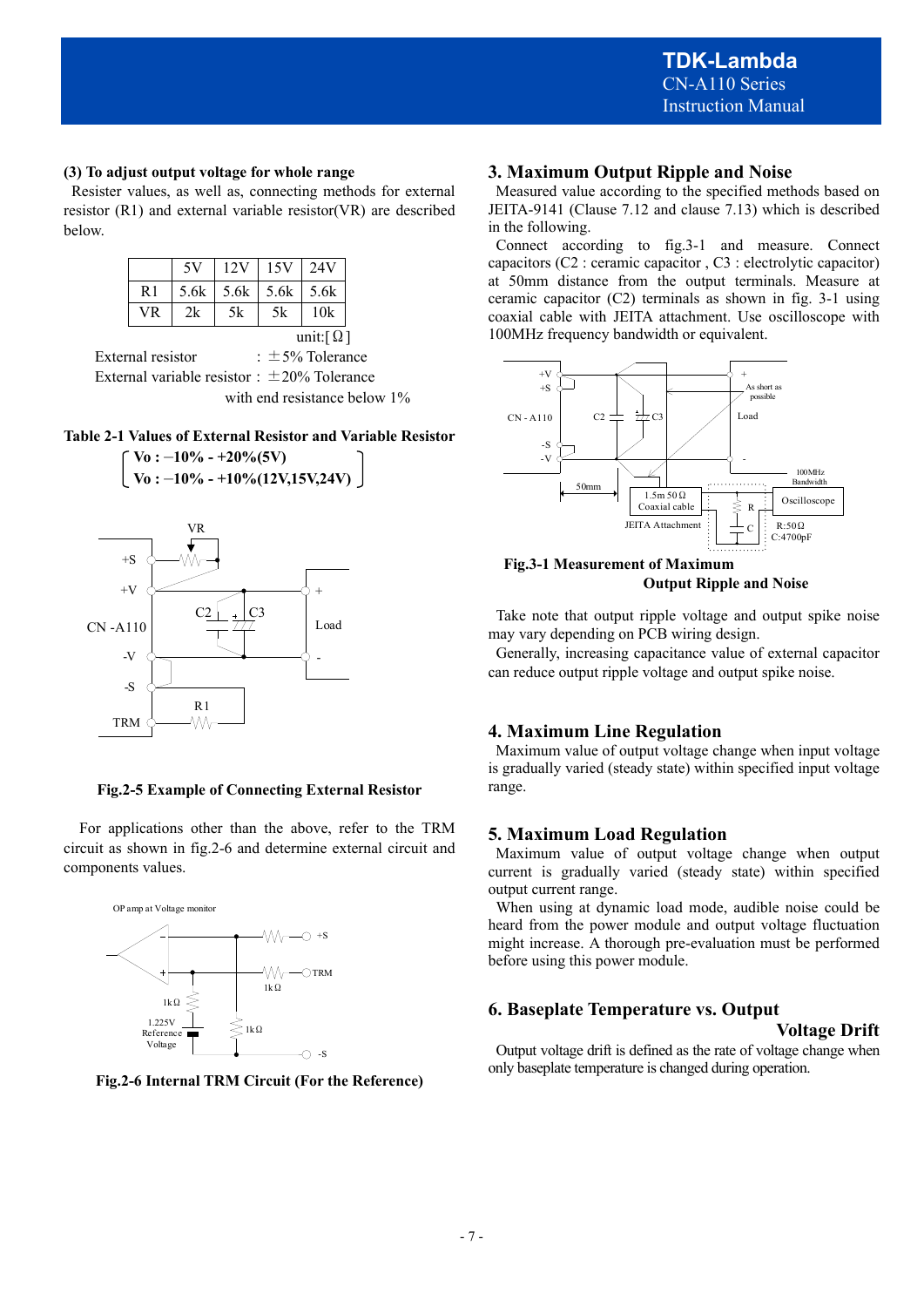# **7. Over Current Protection (OCP)**

This power module has built-in OCP function.

When output current is overload conditions, output voltage lowers. Output will recover when short circuit or overload conditions are released. OCP setting value is fixed and therefore, can not be externally adjusted.

Take note that power module might be damaged continuing output short circuit or over load conditions depending on thermal conditions**.**

#### **For 5V Model Only**

Take note, when output voltage drops down below lower side of adjustment range by output short circuit or over load conditions, output might be shut down. Output can be recovered by manual reset of the CNT terminal or by turning input line off and then turning it on again.

#### **5V Model**

**OCP(shut down) release input voltage value : 45VDC and below** 

### **8. Over Voltage Protection (OVP)**

This power module has built-in OVP function.

OVP set point is relative to the rated output voltage value. When output voltage exceed OVP set point, output voltage shut down. OVP setting value is fixed and therefore, can not be externally adjusted.

When OVP is triggered, output can be recovered by manual reset of the CNT terminal or by turning input line off and then turning it on again.

#### **OVP reset input voltage value : 45VDC and below**

 Verifying OVP function shall be done by increasing output voltage with external resistor. For verifying OVP function, avoid applying external voltage to output terminal because this will cause power module damage.

# **9. Over Temperature Protection (OTP)**

 This power module has built-in OTP function. This function operates and shuts down the output when ambient temperature or internal temperature of power module abnormally rises. OTP operates at 105℃ to 120℃ baseplate temperature.

 OTP can be released when baseplate temperature drops down approximately to within 80℃ to 95℃. However, take note that OTP will operate again unless the cause of abnormal heat of the power module is eliminated.

# **10. Remote Sensing (+S,** –**S terminal)**

Remote sensing terminal is provided to compensate for voltage drop across the wirings from the power module output terminal to the load input terminal.

When remote sensing function is not used (local sensing), short +S terminal to  $+V$  terminal and, -S terminal to  $-V$ terminal.

When using remote sensing function, output power of power module should be within maximum output power. Also, use within maximum output adjustable voltage at output terminal.

When wire is long, Power Supply operation might be unstable due to noise. Moreover, please do enough prior evaluation for remote sensing function by using shielded wire, twist pair, or parallel pattern.



**Fig.10-1 Remote Sensing is used** 



**Fig.10-2 Remote Sensing is not used (Local Sensing)** 

# **11. ON/OFF Control (CNT terminal)**

 Without turning the input supply on and off, the output can be enabled and disabled using this function. This function also can be used for output sequence of plural power modules.

 ON/OFF control circuit is on the primary side (the input side). For secondary control, isolation can be achieved through the use of an opto-coupler or relay.

| CNT Terminal Level to -Vin Terminal      | Output Status |
|------------------------------------------|---------------|
| H Level ( $4V \leq H \leq 35V$ ) or Open | OFF           |
| L Level ( $0V \le L \le 0.8V$ ) or Short | ΩN            |

**Table11-1 CNT Terminal Level**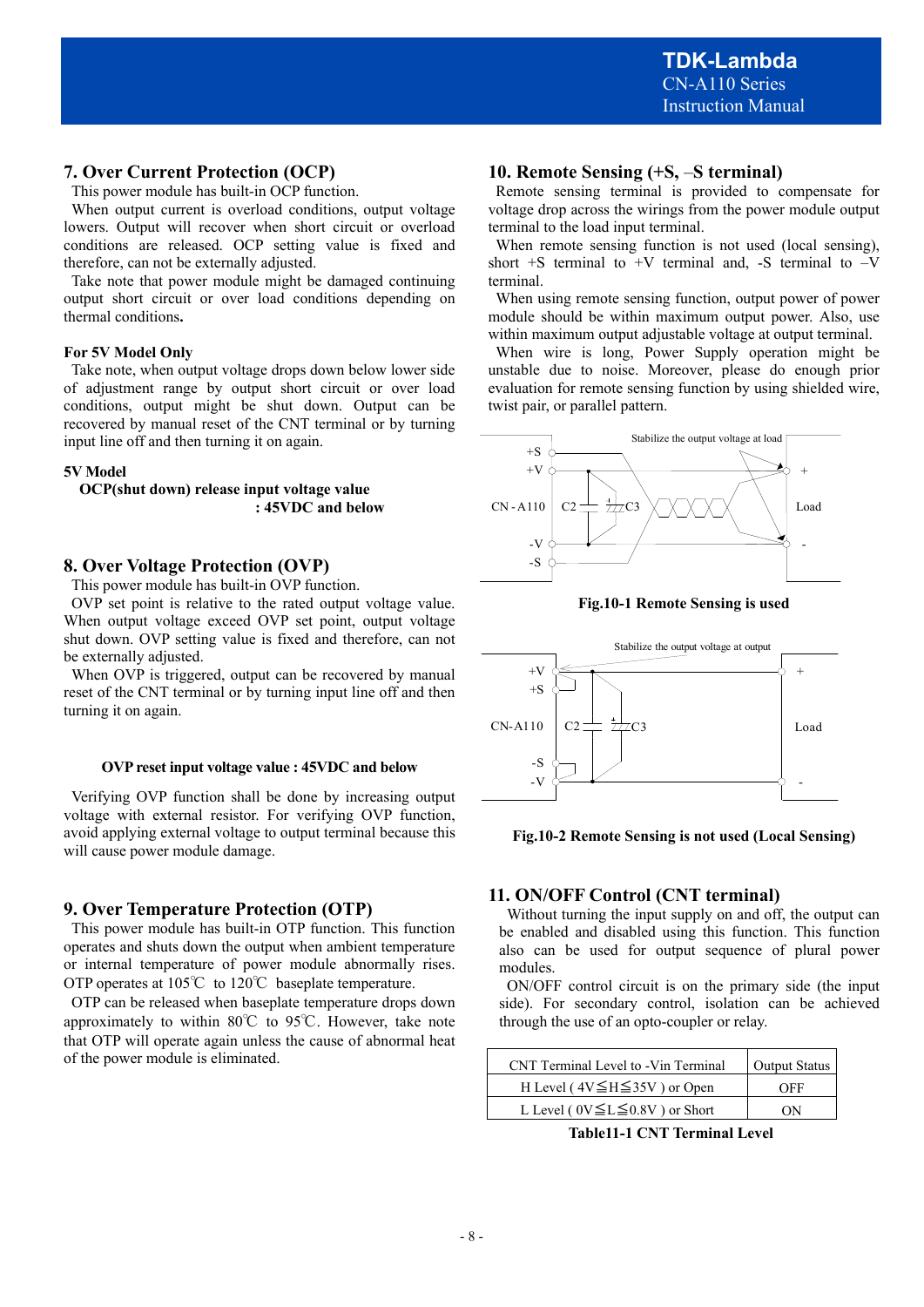Notes

- 1. When ON/OFF control function is not used, CNT terminal should be shorted to –Vin terminal.
- 2. When using long wiring, for prevention of noise, attach a capacitor between CNT terminal and –Vin terminal.
- 3. At L level, maximum source current from CNT terminal to –Vin terminal is 0.5mA.
- 4. The maximum CNT terminal voltage is 35V.

#### **(1) Output ON/OFF control**



**Fig.11-1 CNT Connection (1)**



**Fig.11-2 CNT Connection (2)** 

#### **12. Parallel Operation (PC terminal)**

 This terminal is available for CN200A110-12, 15 and 24 Models only. Do not use CN200A110-5, CN30A110, CN50A110 and CN100A110 in parallel operation.

 Also, CN200A110 Series is not possible for N+1 parallel redundant operation.

 By connecting the PC terminal of each power module, output current can be equally drawn from each power module. A maximum of 3 units of the same model can be connected.

 Take care that the maximum power of each module should not be exceeded.

 Also note that using OR diodes during parallel operation could cause power module malfunction.

#### Notes

- 1. Output voltage accuracy of each module should be set within  $\pm 1\%$  when using in parallel operation.
- 2. Maximum output current of each module should be derated at 90% or less.
- 3. Use the same type, length and diameter of wire for each module when using in parallel operation.

**(a) Parallel connection to enhance the output and to improve the reliability** 



**Fig.12-1 PC terminal Connection**

**(b) Parallel connection for programmed output voltage.** 



**Fig.12-2 Programmed Output Voltage** 

**(c) Parallel connection for variable output voltage (by External Variable Resistor)** 



**Fig.12-3 Variable Output Voltage (by External Variable Resistor)** 

### **(d) Parallel connection for variable output voltage (by Applied External Voltage)**



**Fig.12-4 Variable Output Voltage (by Applied External Voltage)**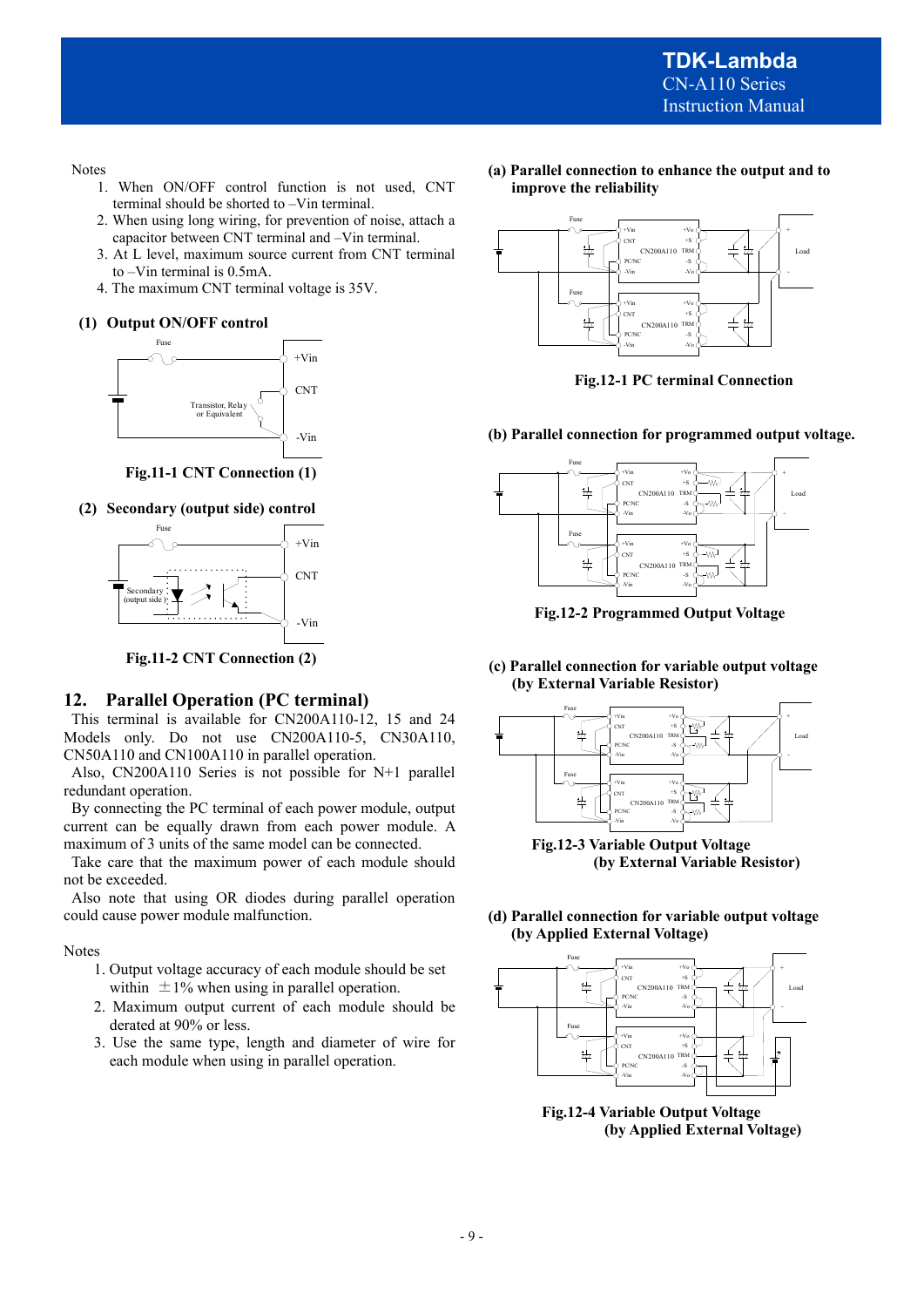**TDK-Lambda**  CN-A110 Series Instruction Manual

# **13. Series Operation**

 Series operation is possible for CN-A110 series. Connections shown fig. 13-1 and fig. 13-2 are possible.



**Fig.13-1 Series Operation due to High Output Voltage** 



**Fig.13-2 Series Operation due to** ±**Output** 

# **14. Operating Ambient Temperature**

 There is no restriction on mounting direction but there should be enough consideration for airflow so that heat does not accumulate around the power module vicinity.

 Determine external components configuration and mounting direction on PCB such that air could flow through the heatsink at forced cooling and conventional cooling.

 By maintaining actual baseplate temperature below 100℃, operation is possible. For details on thermal design, refer to Application Notes "Thermal Design".

Note :

 Maximum baseplate temperature is 100℃. For worst case operating condition, verify baseplate temperature at measurement point indicated in fig. 14-1.





**(b) CN200A** 

#### **Fig.14-1 Measurement Point of Baseplate Temperature**



**Fig.14-2 Derating Curve** 

 To further improve reliability, it is recommended to use this module with baseplate temperature derating.

# **15. Operating Ambient Humidity**

 Take note that moisture could lead to power module abnormal operation or damage.

### **16. Storage Ambient Temperature**

 Please note that sudden temperature changes can cause condensation buildup, and other harmful affects to each terminal solder.

#### **17. Storage Ambient Humidity**

 Take enough care when storing the power module because rust which causes poor solderability would form in each terminal when stored in high temperature, high humidity environment.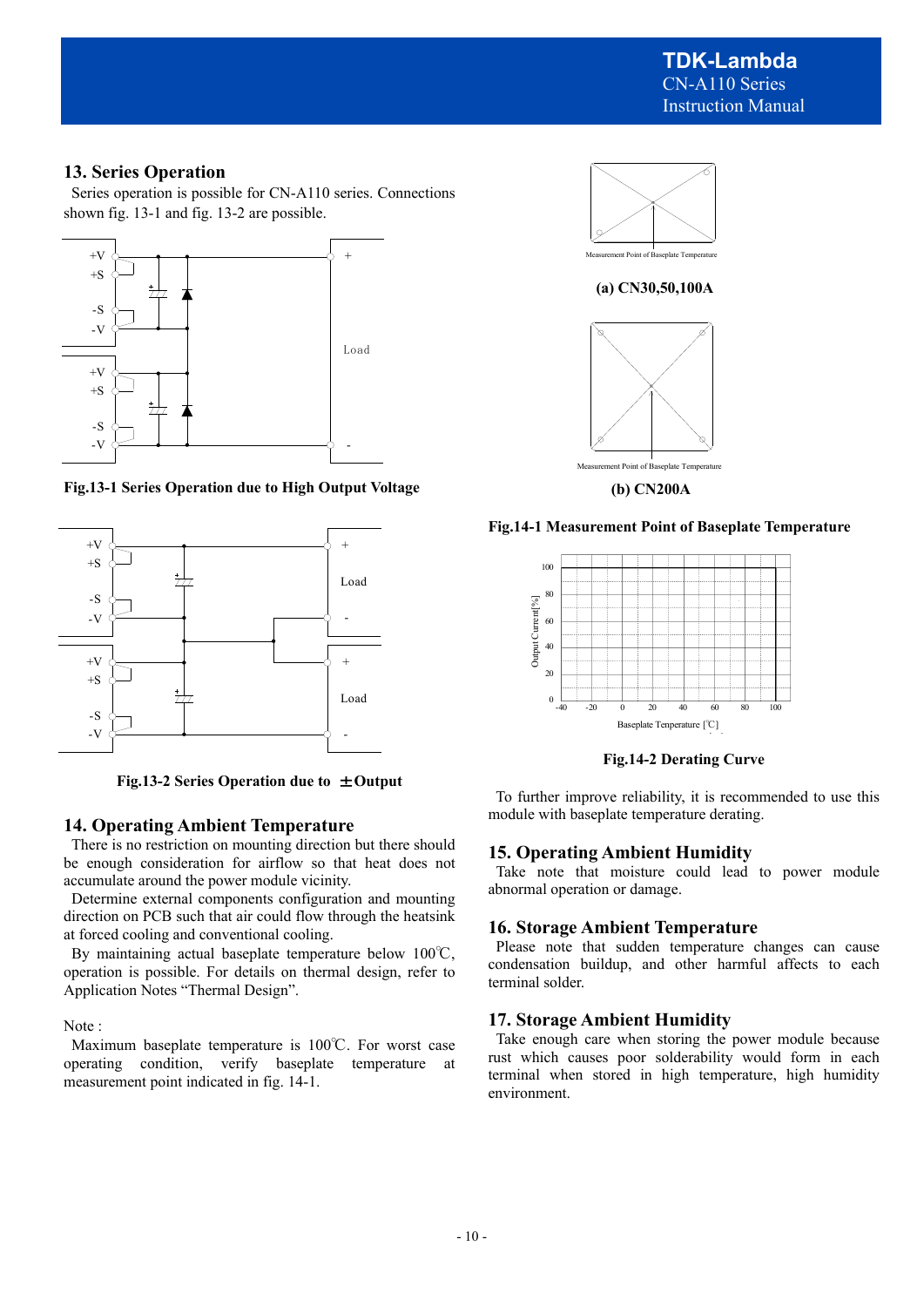# **18. Cooling Method**

 Operating temperature range is specified by the baseplate temperature. Therefore, several methods of heat dissipation are possible.

 For details on thermal design, refer to Application Notes "Thermal Design".

# **19. Withstand Voltage**

 This power module is designed to have a withstand voltage of 3kVAC between input and output, 2kVAC between input and baseplate and 500VAC between output and baseplate for 1 minute. When conducting withstand voltage test during incoming inspection, set the current limit value of the withstand voltage testing equipment to 10mA.

 Furthermore, avoid throw in or shut off of the testing equipment when applying or when shutting down the test voltage. Instead, gradually increase or decrease the applied voltage. Take note especially not to use the timer of the test equipment because when the timer switches the applied voltage off, impulse voltage which has several times the magnitude of the applied voltage is generated causing damage to the power module.

Connect the terminals as shown in the diagram below.



**3kVAC 1 minute Fig.19-1 Withstand Voltage Test for Input – Output** 



**Fig.19-2 Withstand Voltage Test for Input – Baseplate** 



**500VAC 1 minute Fig.19-3 Withstand Voltage Test for Output – Baseplate** 

 Fig.19-1 to Fig.19-3 PC/NC terminal available only for CN200A Model.

#### **Withstand Voltage Testing with Attached External Application**

 The above Withstand Voltage Testing specification applies only to power module as stand–alone unit. Please take note of the following points when Withstand Voltage Testing is performed with attached external application.

 For applications that require capacitor connections between input – FG and output – FG as shown in Fig. 19-4, set capacitor ratio of input –  $FG$  capacitor  $(C4, C5)$  and output –  $FG$  capacitor (C6, C7) as shown below, in order to satisfy 3kVAC Withstand Voltage Testing for input – output.

### ・**CN30,50,100A**

**Capacitor ratio of Input – FG (C4, C5) and Output – FG (C6, C7) C4, C5 : C6, C7 = 1 : 1.3 – 1.5** 





・**CN200A**

**Capacitor ratio of Input – FG (C4, C5) and Output – FG (C6, C7) C4, C5 : C6, C7 = 1 : 1.0 – 2.0**



**Fig.19-4 Example of connecting external application**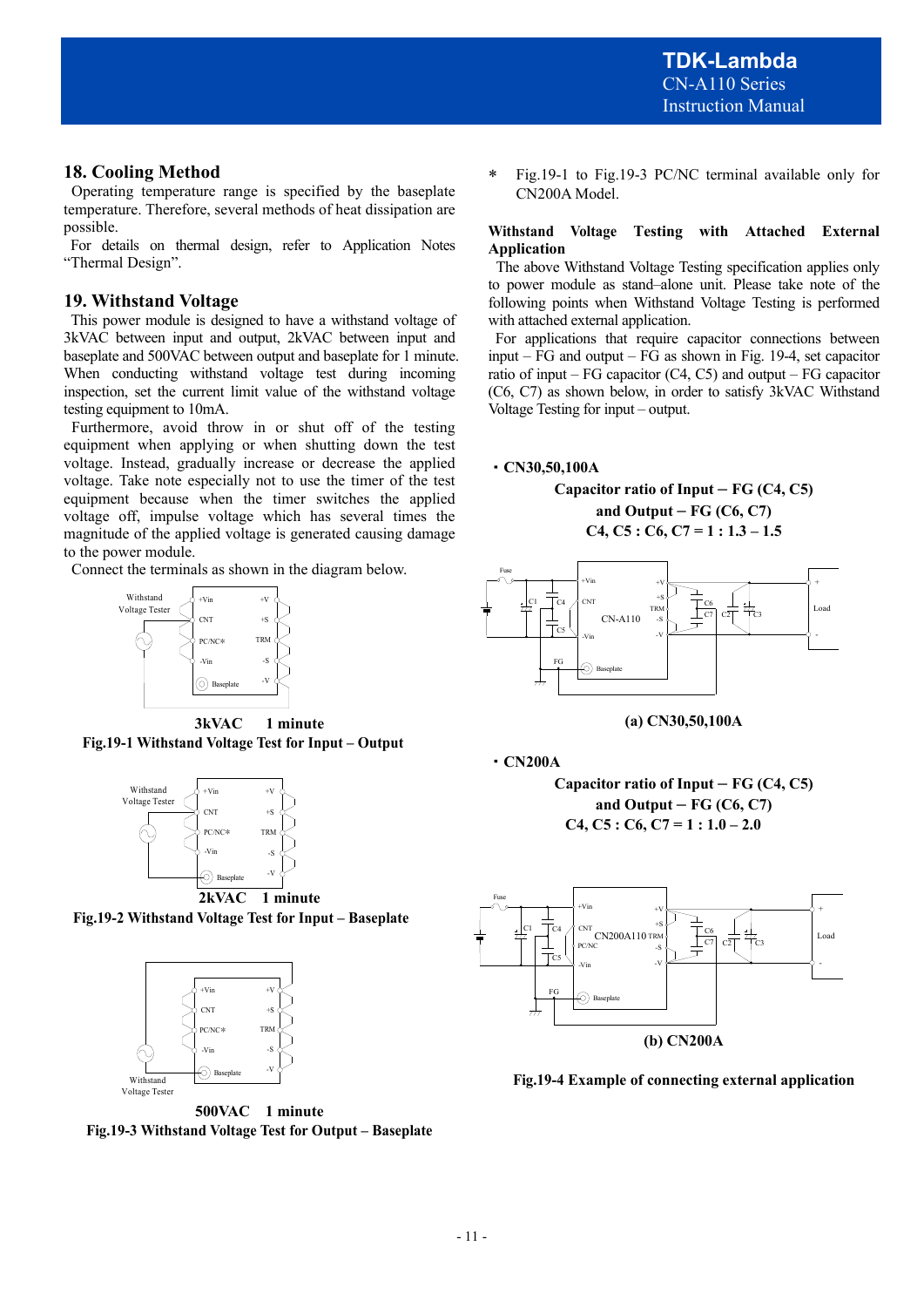# **20. Isolation Resistance**

Use DC insulation tester (MAX 500V) between output and baseplate. Insulation resistance value is 100MΩ and above at 500VDC applied voltage. Make sure that during testing, the isolation testers do not produce a high pulse when the applied voltage is varied.

Ensure that the tester is fully discharged after the test.



# **Over 100M**Ω **at 500VDC Fig.20-1 Isolation Test**

 Fig.20-1 PC/NC terminal available only for CN200A Model.

# **21. Vibration**

 Vibration of power module is defined in case of mounting on printed circuit board.

For details, refer to "Mounting Method".

# **22. Shock**

 Withstand shock value is defined to be the value at TDK - Lambda shipment and packaging conditions.

# **23. CE MARKING/UKCA MARKING**

CE MARKING

 CE Marking, when applied to a product or packing material for a product covered by this handbook, indicates compliance with the Low Voltage Directive and RoHS Directive.

### UKCA MARKING

 UKCA Marking, when applied to a product or packing material for a product covered by this handbook, indicates compliance with the Electrical Equipment (Safety) Regulations and Restriction of the Use of Certain Hazardous Substances in Electrical & Electronic Equipment Regulations.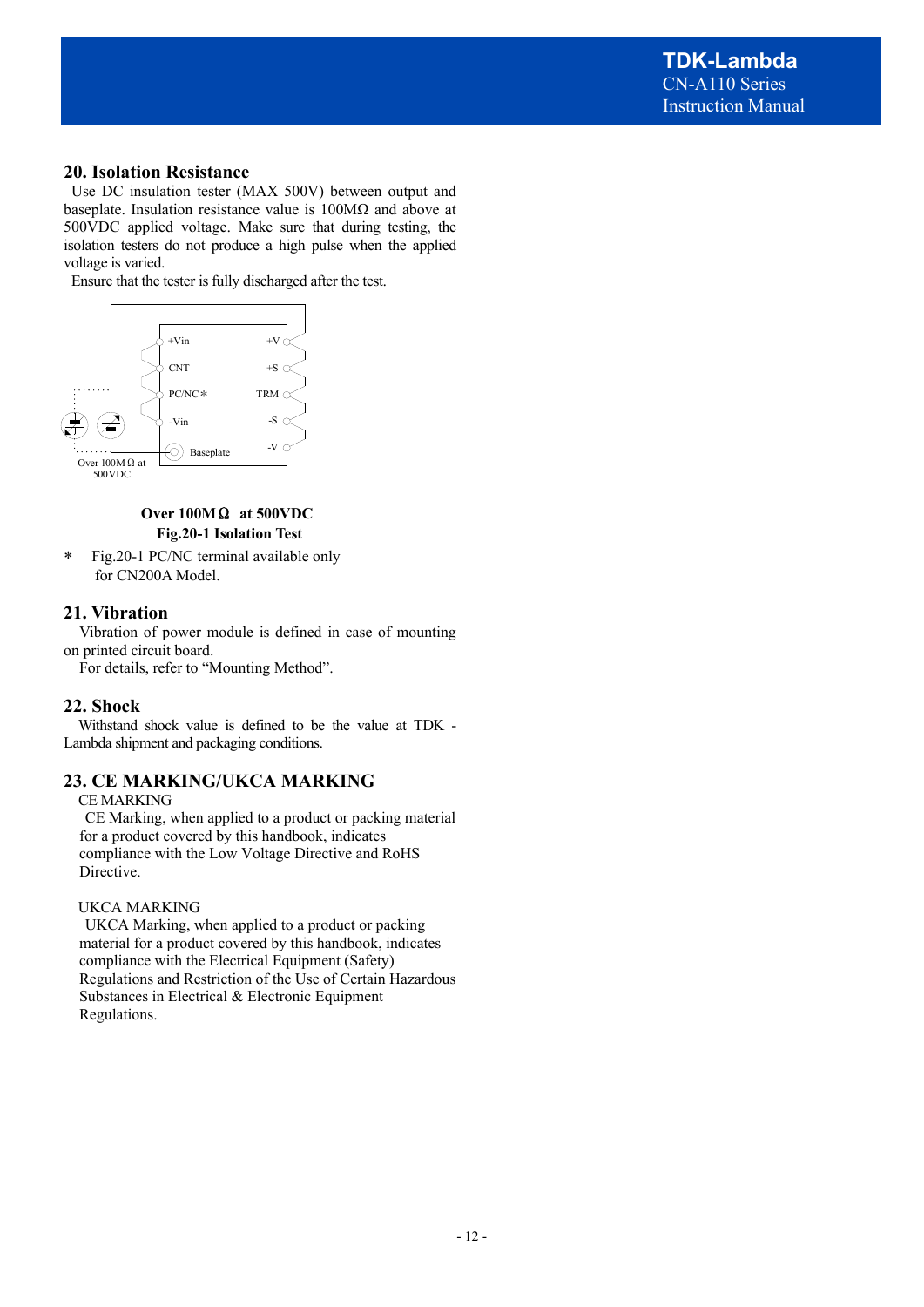# ■**Installation**

# **1. Mounting Method**

 By the following instruction shown in Fig.1-1, mount power module onto printed circuit board.



**(a) CN30,50,100A** 



**(b) CN200A** 

**Fig.1-1 Mounting Method** 

# **(1) Method to Fix**

To fix a power module onto printed circuit board, use M3 screws and mount it to the M3 threaded holes of the power module. Recommended torque is 0.54N∙m.

# **(2) Mounting Holes**

Mounting holes of the power module are connected to baseplate. Connect baseplate to FG (Frame Ground) by using this mounting holes.

# **(3) Mounting Holes on Printed Circuit Board**

 Refer to the following sizes when determining diameter of hole and land diameter of printed circuit board.

| Input / Signal terminals ( $\phi$ 1.0 mm) |                         |  |  |  |  |
|-------------------------------------------|-------------------------|--|--|--|--|
| Hole diameter                             | : $\phi$ 1.5 mm         |  |  |  |  |
| Land diameter                             | $\pm \phi$ 2.5 mm       |  |  |  |  |
| Output terminals                          |                         |  |  |  |  |
| CN30,50,100A<br>$(\phi 1.5 \text{ mm})$   |                         |  |  |  |  |
| Hole diameter                             | $\div$ $\phi$ 2.0 mm    |  |  |  |  |
| Land diameter                             | $\pm \phi$ 3.5 mm       |  |  |  |  |
| CN200A                                    | $(\phi 2.0 \text{ mm})$ |  |  |  |  |
| Hole diameter                             | $\pm \phi$ 2.5 mm       |  |  |  |  |
| Land diameter                             | $\phi$ 5.0 mm           |  |  |  |  |
| Mounting Holes (FG)                       |                         |  |  |  |  |
| Hole diameter                             | : $\phi$ 3.5 mm         |  |  |  |  |
| Land diameter                             | $\phi$ 7.0 mm           |  |  |  |  |

 For position of the holes, see outline drawing of the power module.

# **(4) Recommended Material of PCB**

 Recommended materials of the printed circuit board is double sided glass epoxy with through holes. (thickness t:1.6mm, copper  $35 \mu$  m).

# **(5) Input / Output Pattern Width**

 Large current flows through input and output pattern. If pattern width is too narrow, heat on pattern will increase because of voltage drop of pattern. Relationship between allowable current and pattern width varies depending on materials of printed circuit board, thickness of conductor. It is definitely necessary to confirm on manufacturers of printed circuit board for designing pattern.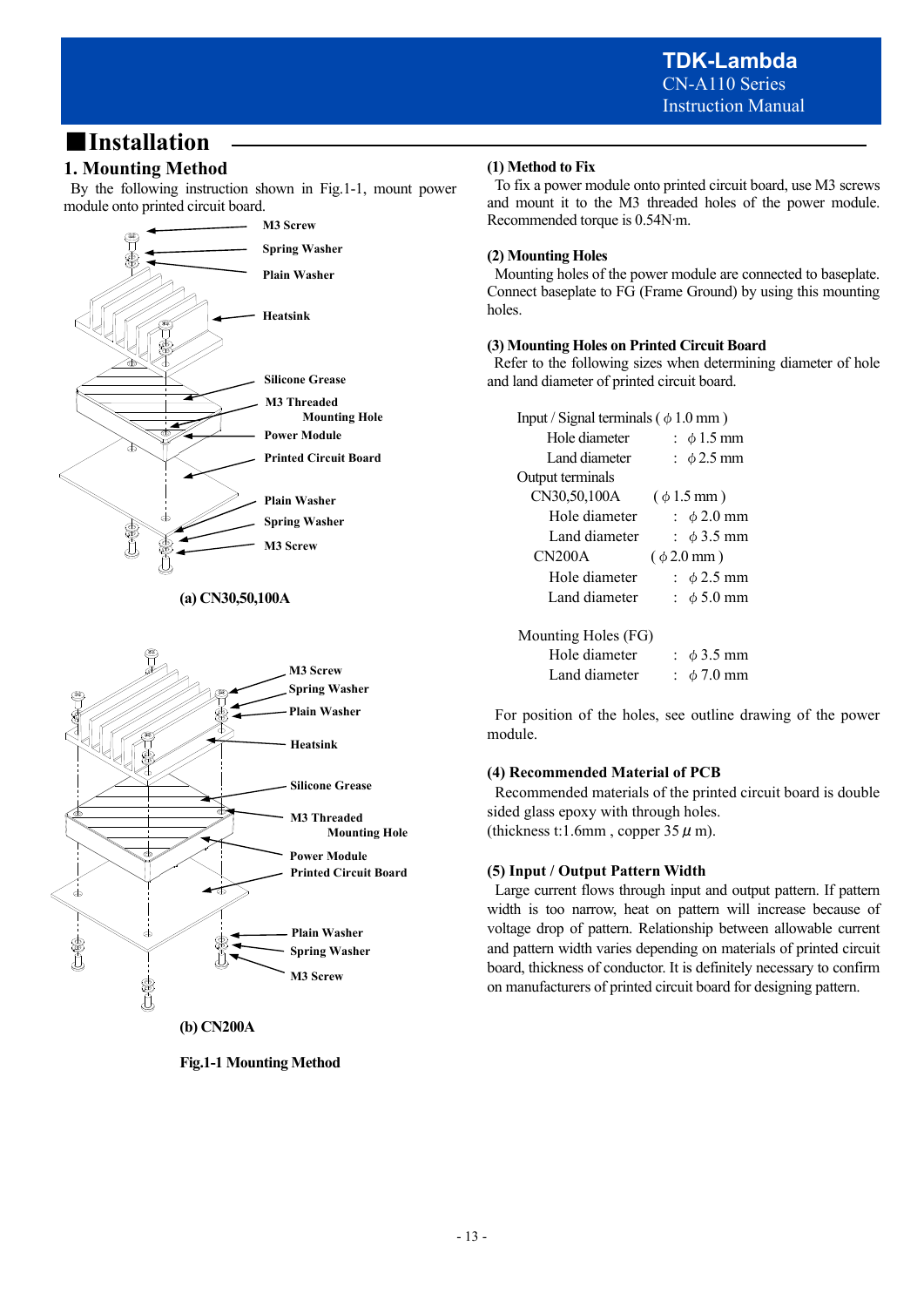**TDK-Lambda**  CN-A110 Series Instruction Manual

# **2. Heatsink Installation Method**

#### **(1) Method of Fixing Heatsink**

 To fix the heatsink onto power module, use M3 screws and mount it to the M3 threaded holes (2 places or 4 places depending on the package size) at the baseplate side. Recommended torque is 0.54 N∙m.

 Use silicone grease or thermal conductive sheet in between heatsink and baseplate to minimize the contact thermal resistance and to enhance the heat conductivity.

 Also use the no-warped heatsink and make sure good contact between baseplate and heatsink.

#### **(2) Mounting Hole of Heatsink**

 Recommended mounting hole is as follows. φ3.5 Non-threaded hole

### **3. Regarding Vibration**

 The vibration specification of the module is determined assuming that only the power module is mounted on printed circuit board. To prevent excessive force to the module and the printed circuit board, fix the heatsink to the chassis as well as to the module when a large size of heatsink is used.

#### **4. Recommended Soldering Conditon**

Recommended soldering conditions are as follows.

#### **(1) Soldering dip**

Dip condition : 260°C within 10 seconds Pre-heat condition : 110ºC for 30 - 40 seconds

#### **(2) Soldering iron**

350ºC within 3 seconds

※Soldering time changes according to heat capacity of soldering iron, pattern on printed circuit board, etc. Please confirm actual performance.

#### **5. Recommended Cleaning Condition**

 Recommended cleaning condition after soldering is as follows.

### **(1) Cleaning solvent**

IPA (isopropyl alcohol )

#### **(2) Cleaning Procedure**

Use brush and dry the solvent completely.